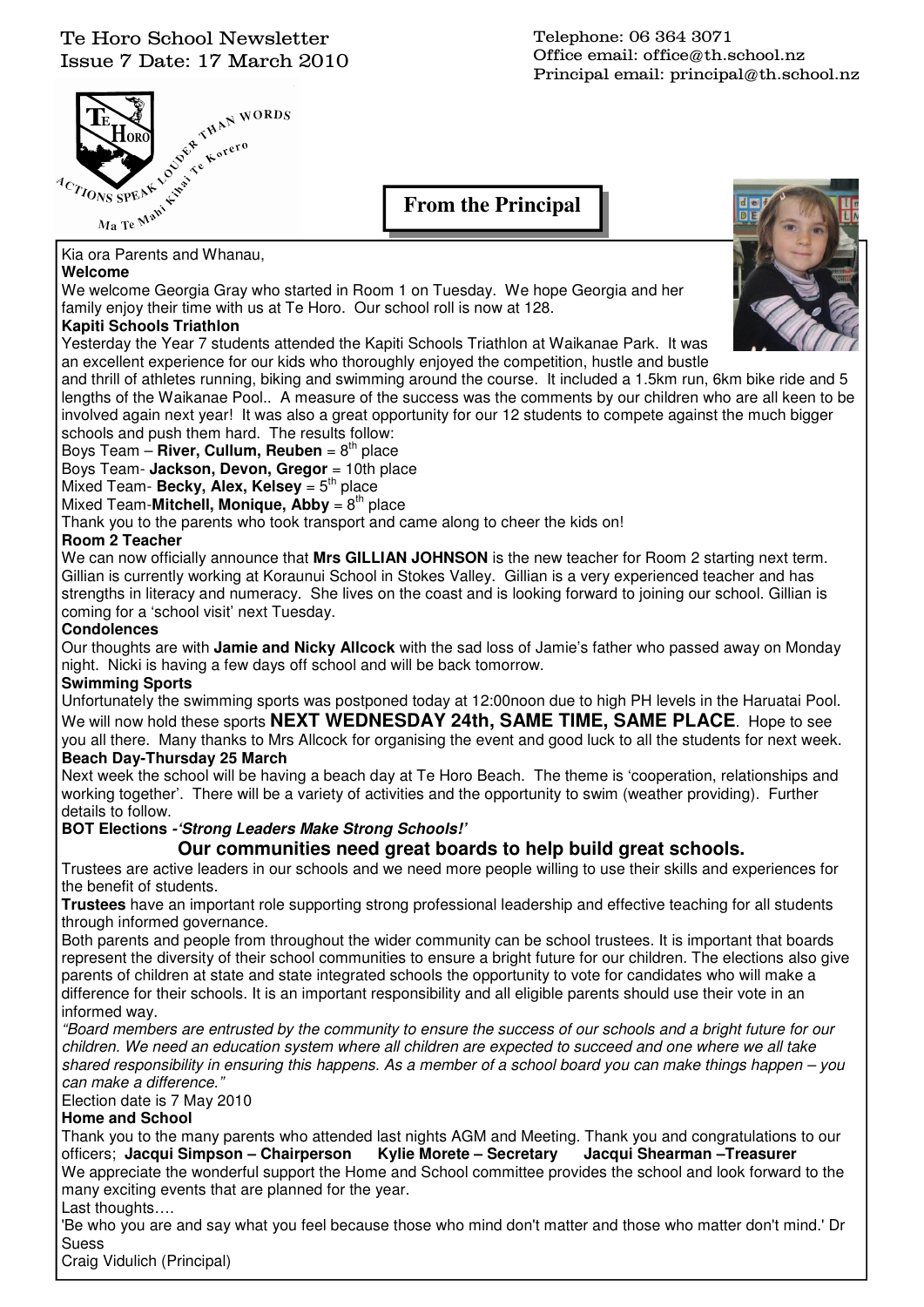### **Coming Events**

### **From the Home and School**

| 23 March                    | Hearing and Vision 9:15am            |  |  |  |  |  |
|-----------------------------|--------------------------------------|--|--|--|--|--|
| 25 March                    | Theme Day-Beach                      |  |  |  |  |  |
| 26 March                    | Katrina Grant (Silver Ferns) to work |  |  |  |  |  |
|                             | with Year 3-7 students               |  |  |  |  |  |
| 1 April                     | <b>TERM ONE ENDS!</b>                |  |  |  |  |  |
| 19 April                    | <b>TERM 2 BEGINS</b>                 |  |  |  |  |  |
| 28 April                    | Cosmetic Night (more details later)  |  |  |  |  |  |
| 11 May                      | Otaki School's Cross Country         |  |  |  |  |  |
| 14 May                      | Postponement date for Cross Country  |  |  |  |  |  |
| 20 May-12 Aug               | Netball starts for a 10 week season  |  |  |  |  |  |
| 15 June                     | Otaki School's Soccer                |  |  |  |  |  |
| 18 June                     | Postponement date for Soccer         |  |  |  |  |  |
| 25 June                     | Barn Dance                           |  |  |  |  |  |
| 2 July                      | <b>TERM TWO ENDS!</b>                |  |  |  |  |  |
| Term 3                      |                                      |  |  |  |  |  |
| 19 July                     | <b>TERM 3 BEGINS</b>                 |  |  |  |  |  |
| 24 August                   | Otaki School's Rippa Rugby           |  |  |  |  |  |
| 27 August                   | Postponement date for Rippa Rugby    |  |  |  |  |  |
| 11th September PADDY'S MART |                                      |  |  |  |  |  |
|                             | 24 September TERM 3 ENDS             |  |  |  |  |  |
| Term 4                      |                                      |  |  |  |  |  |
| 11 October                  | <b>TERM FOUR BEGINS</b>              |  |  |  |  |  |
| 19 October                  | Otaki School's Touch                 |  |  |  |  |  |
| 22 October                  | Postponement date for Touch          |  |  |  |  |  |
| 30 October                  | Octobefest (more details later)      |  |  |  |  |  |
| 16 November                 | Otaki School's Athletics             |  |  |  |  |  |
| 19 November                 | Postponement date for Athletics      |  |  |  |  |  |
| 17 December                 | <b>TERM FOUR ENDS!</b>               |  |  |  |  |  |



If you buy before March 31st 2010 we will donate \$50 per heat pump purchased to Te Horo School!

As promised last week, attached is the order form for the yummy Brumbys Hot Cross Bun fundraiser the school is running.

As you will see, for 6 buns of either Traditional or Chocolate the cost if \$6.80c. Both varieties freeze well so your hunger for Easter buns can be satisfied long after Easter has been.

The last day for placing orders is Friday 26 March. Please place orders with all monies, into the clowns mouth before close of school on this day. Orders are to be collected from school on Tuesday 30 March (after school) or, sent home with your child if they catch the school bus. Please indicate which on the order form.

There will be a prize for the largest order obtained by a child so get door knocking and telephone ringing and get those orders!!

# K i t c h e n s

& furniture ltd

Design-manufacture-installation

#### Free measure & quote

 Renovations, new homes, Stair, one off furniture, Solid timber, Melamine, Painted finishes. We can draw plans or work from yours

 We will use any medium you want, to create an individual product to enhance your home. Phone: 0800 750 500 Fax: 06 364 7119<br>La Patch, 64 Te Roto Rd, Otaki. 5560. Email: kitchensandfurniture@ihuq.co.nz Ree **Example 20** Text Patch, 64 Te Roto Rd, Otaki. 5560. Email:kitchensandfurniture@ihug.co.nz<br>
La Patch, 64 Te Roto Rd, Otaki. 5560. Email:kitchensandfurniture@ihug.co.nz

### **Student Achievement**

Congratulations to **Zach Shearman's** softball team - "Kapiti Tigers" winning the Western Bay 2009/2010 U11's league! A tough season with lots of travel, weekend tournaments and nervous nail biting! On the 20 March they play a game in Haitaitai against the Miramar Astros for the title of "Lower North Island Best U11s team". We wish them lots of luck Kapiti Tigers Support Team

**Students of the Week** 

- Room 1 **BRIA FITZGERALD** for giving it 5.
- Room 3 **BRIAR HUGHES** for amazing attitude and Reading. **DAYTON HAKARAIA** for amazing Maths.
	-
- Room 2 **PEYTON MORETE** and **EMMA JOSS** for working consistently well at Reading time
- Room 7 **JACK GIBBS** for being a good listener and getting on with his work.
- Room 8 **ZACHARY SHEARMAN** for his thoughtful comments in class discussion.
- Room 5 **JESSICA ZAGROBELNA** for carrying out tasks in a responsible manner and showing initiative in a variety of situations.

# **CONGRATULATIONS!**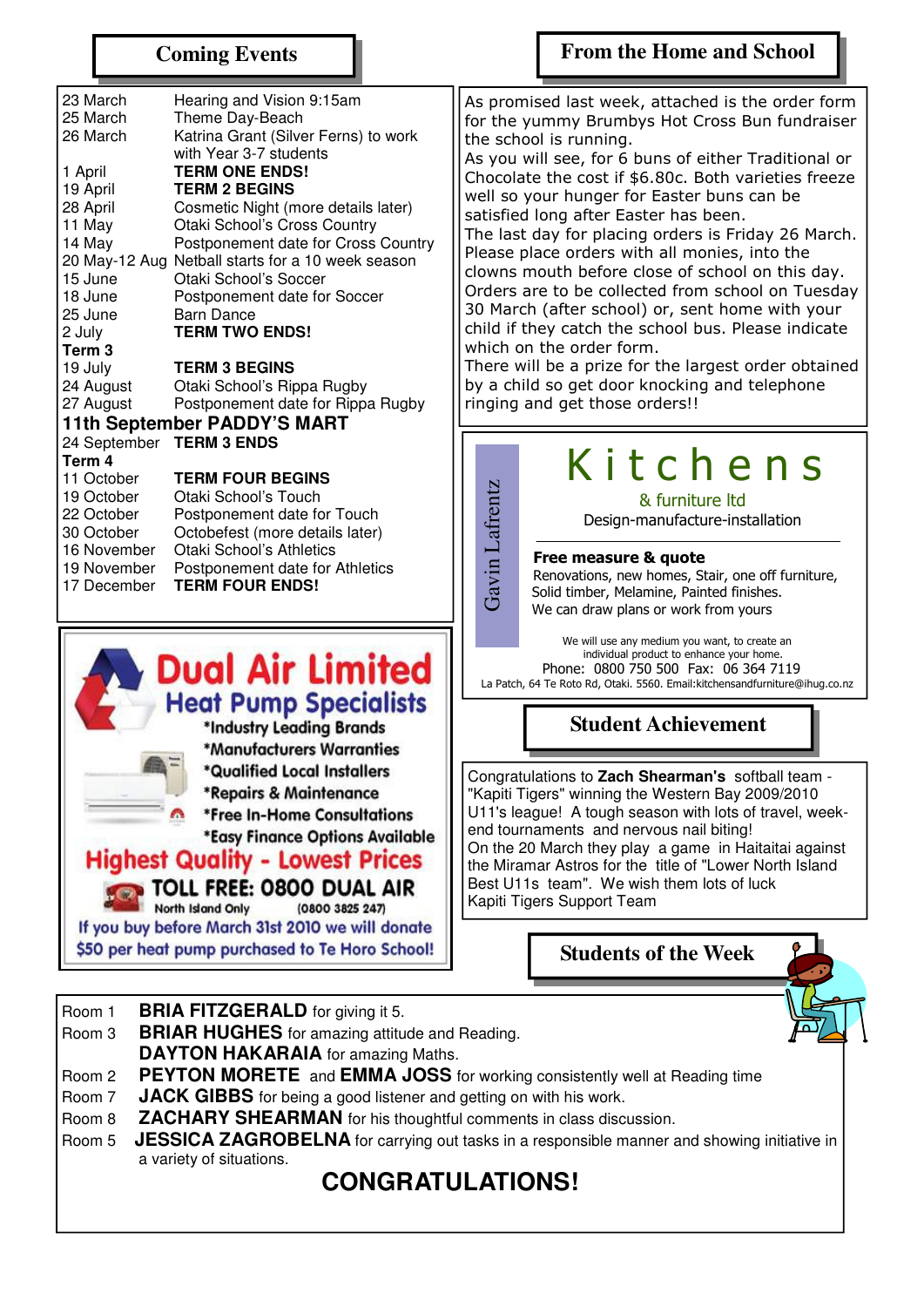Portfolios will be coming home shortly, but unfortunately some have not found their way back to school. If you still have your child's portfolio at home please return it to the class teacher as soon as possible. Thank you.

# **Community Notices**

### Manakau Country School Family Music Festival

(A Fundraising Event for Manakau School's Library Resources) Manakau School, 9 Mokena Kohere Street, Manakau Village, Horowhenua Sunday,  $21^{\text{st}}$  March 2010  $1 - 6$ pm \* 4 Fantastic Music Acts \* Hurricane Shayn Wills Against the Grain

Legal Tender Band Hen Picked Family Entry \$10 \* Single Entry \$5 Bring your blanket and picnic dinner

BBQ & Coffee available Smoke Free Environment

### **K**ā**piti Coast District Plan Review**

The Kāpiti Coast District Plan is an important regulatory document for future land use and development in the District. Kāpiti Coast District Council is currently reviewing the District Plan and the first stage is to identify which topics need to be reviewed. The Council has recently released a Scoping Discussion Document suggesting topics for review and is seeking your opinion.

Does your child want to play rugby? It is not too late! Rahui Junior Rugby Club will be holding one final registration evening on Tuesday the 3oth of March, 6pm@ the Rahui Clubrooms. This will be followed at 7pm with a meeting for all registered players parents and coaches to discuss the upcoming season. All welcome! If you have any questions please do not hesitate to call Megan on 0274814599 or 3687914 or via email: hyepark@clear.net.nz This is for all players U7 to Under 13 as @ the 1st of January, 2010.



## 'Can Your Child Swim . . . Will They Survive?'

SwimMagic Swim School Lessons are on offer in our nice warm pools at Otaki Pool during the April School Holidays and in Term 2 2010.

Holiday dates: Tuesday 6<sup>th</sup> April – Saturday 10<sup>th</sup> April and Monday 13<sup>th</sup> April – Friday 17<sup>th</sup> April Cost: \$50 per week

**Term 2 dates:** Monday 24<sup>th</sup> May – Saturday 3<sup>rd</sup> July 2010

Term 2 is only 6 weeks as the pool will be closed for its annual maintenance from  $19<sup>th</sup>$  April so take advantage of our holiday swimming lessons. To book your swimming lessons Contact Kimra on 3645542

The Kapiti Gymnastics Club will be holding Open Days for children who wish to try out cheerleading -Wednesday, 24 March from 6.30-8.00 pm for children 12 and over; and Saturday, 27 March from 3.00-4.30 pm for children aged 6-11 years. Please ensure you wear clean sneakers. We are now accepting enrolments for all term two classes. For more information please telephone 298 7010 or email

kapitigym@xtra.co.nz

AHOY there! Pirates is the theme for the holiday programme at your



local library. Come and listen to stories and make a craft. For bookings or enquires please phone or visit your local

library, or check out our website: www.kapiticoastlibraries.govt.nz